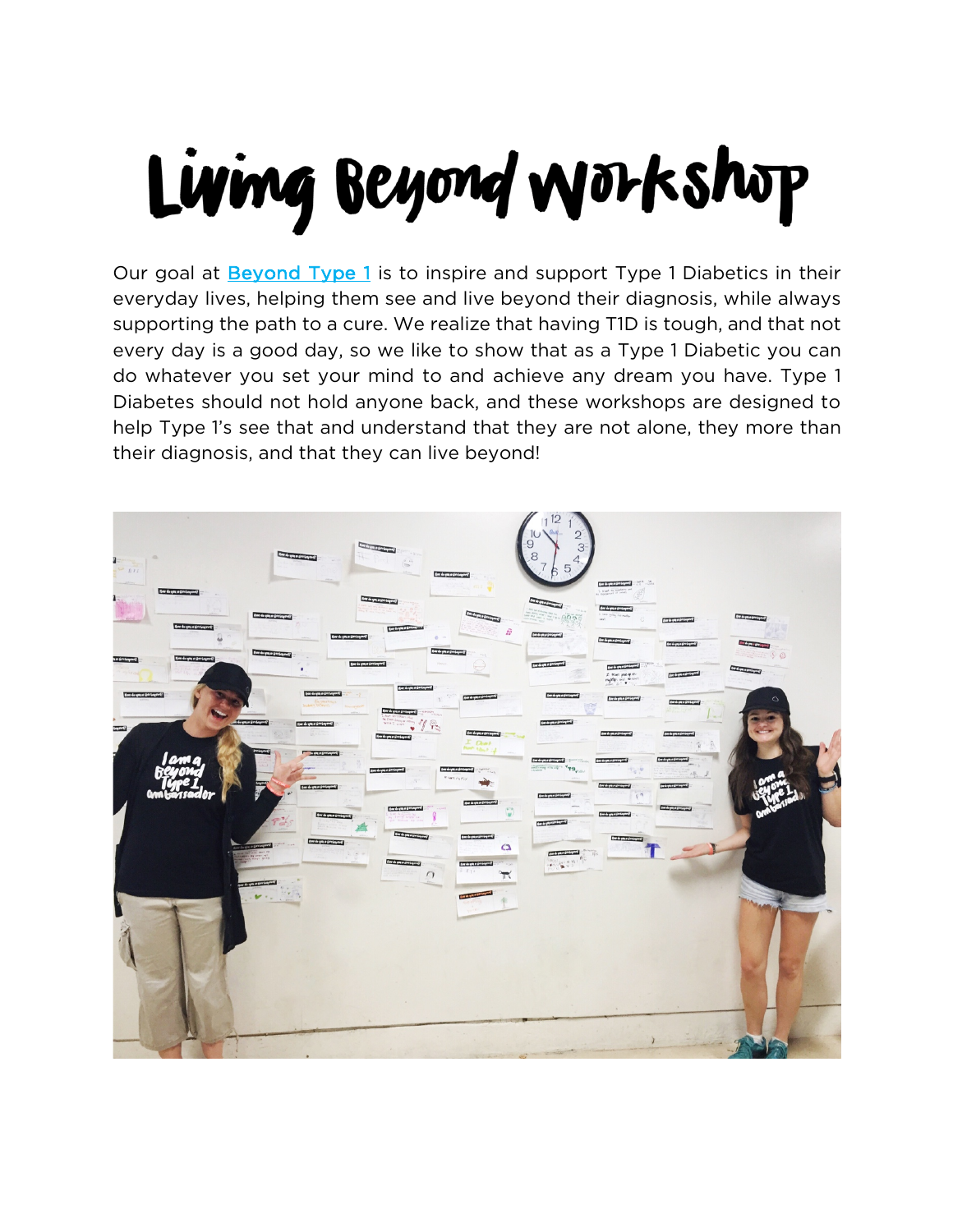#### What the Workshop Looks Like

A "Living Beyond" Workshop will take approximately a half-hour to hour, depending on the size of the camp and how much time you spend in discussion.

The session will begin with a Beyond Type 1 Ambassador or a camp counselor/ Leader giving a short presentation on what Beyond Type 1 is, what we do, and will introduce our "Living Beyond" Instagram campaign. After this a camp counselor/ leader will introduce the activities to be done, break the campers up into small groups, and will hand out worksheets and "How Do You Live Beyond" cards to the campers. The campers will spend time filling out their worksheets, which will ask a few simple questions such as "What are some of the bad parts of having Type 1 Diabetes?" and "What are some of the good parts?" In doing this the campers can acknowledge that having T1D is not easy, and then can look at their disease in a more positive light.

After worksheet completion there will be time to discuss and reflect on what was written, then the campers will fill out their "How Do You Live Beyond?" cards. They may either write a statement, draw a picture, or both! It is up to them and what they feel most comfortable with.

Once the "Living Beyond" cards are completed, the groups will all come together and will spend some time sharing a few standout things from each groups discussions. You could pick a person from each group, or could have kids volunteer at random.

After the discussions are done, the campers and counselors will put up their "Living Beyond" cards for display somewhere in the camp that is appropriate. This installation will serve as a reminder to Live Beyond Type 1 Diabetes. At the end of camp they may take their cards if they wish, or the camp may keep them.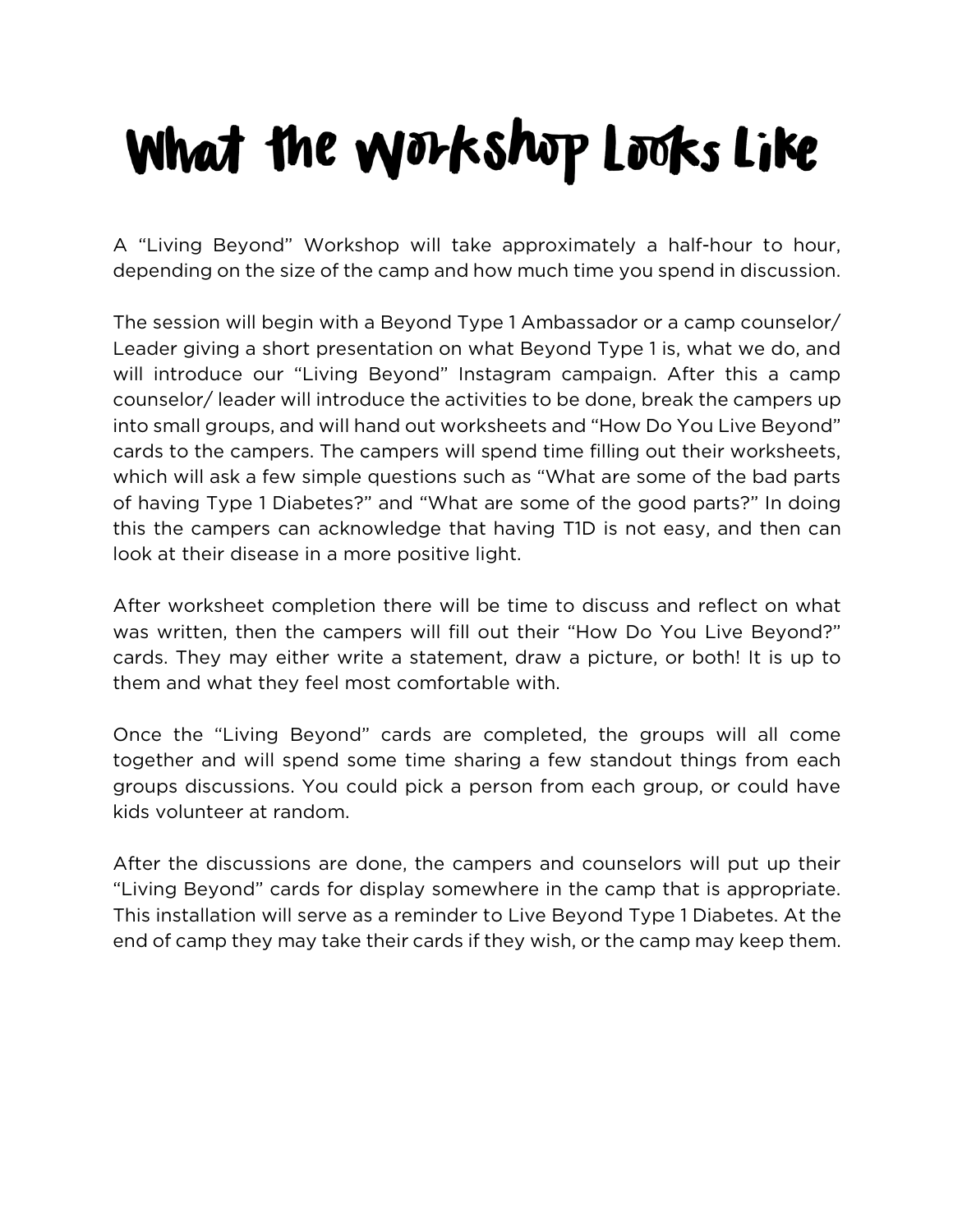### Suggested Timetable

*Though times are suggested for each activity, please use discretion and adjust as needed to give more or less time.*

Beyond Type 1 Intro: 8 minutes Breaking into Groups and Handing out of Materials: 2 minutes Worksheet Time: 8-10 minutes Group Reflection Time: 15-20 minutes Filling out "Live Beyond' cards: 8-10 minutes Big group sharing: 5-8 minutes Posting "Living Beyond" Cards: Will vary per number of campers